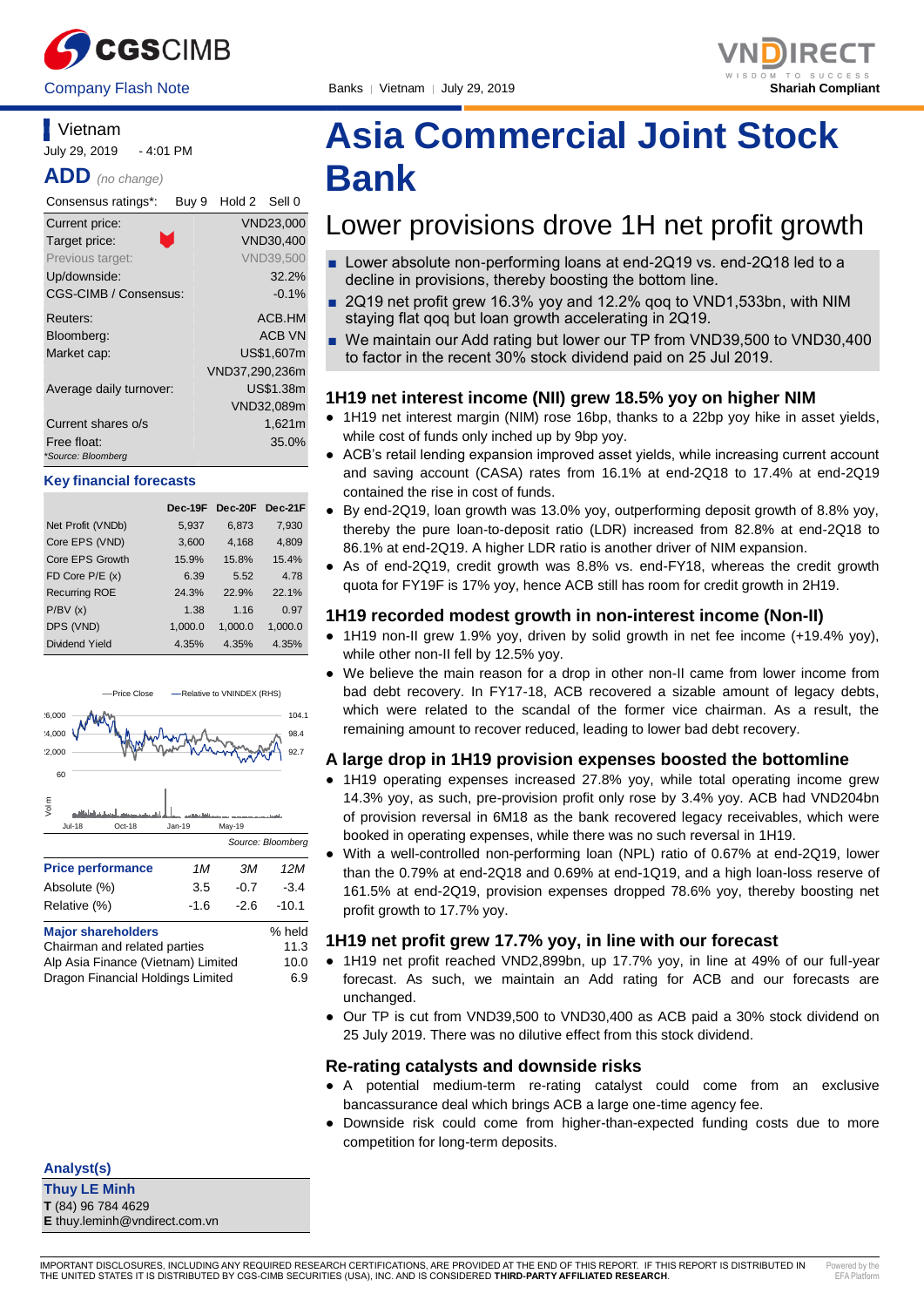



### **Figure 1: 1H19 results summary (VND bn unless otherwise noted)**

| <b>Profit &amp; Loss statement</b> | <b>2Q19</b> | <b>2Q18</b> | $%$ yoy  | <b>1Q19</b> | $%$ gog   | 1H <sub>19</sub> | 1H18                                      | % yoy    |
|------------------------------------|-------------|-------------|----------|-------------|-----------|------------------|-------------------------------------------|----------|
| Net interest income                | 2,903       | 2,488       | 16.7%    | 2,857       | 1.6%      | 5,760            | 4,861                                     | 18.5%    |
| Non-interest income                | 1.046       | 717         | 45.9%    | 634         | 65.0%     | 1,679            | 1,647                                     | 1.9%     |
| Operating revenue                  | 3,949       | 3,205       | 23.2%    | 3,490       | 13.1%     | 7,439            | 6,508                                     | 14.3%    |
| Operation expenses                 | (1,922)     | (1, 233)    | 55.9%    | (1,799)     | 6.8%      | (3, 721)         | (2,912)                                   | 27.8%    |
| Pre-provision profit               | 2,026       | 1,972       | 2.8%     | 1,691       | 19.8%     | 3,718            | 3,596                                     | 3.4%     |
| Provision expenses                 | (111)       | (311)       | $-64.3%$ | 16          | $-809.8%$ | (95)             | (445)                                     | $-78.6%$ |
| Pre-tax profit                     | 1.915       | 1,661       | 15.3%    | 1,707       | 12.2%     | 3,622            | 3,151                                     | 15.0%    |
| Net profit                         | 1.533       | 1,318       | 16.3%    | .366        | 12.2%     | 2,899            | 2.462                                     | 17.7%    |
|                                    |             |             |          |             | SOURCES:  |                  | <b>VNDIRECT RESEARCH, COMPANY REPORTS</b> |          |

### **Figure 2: Regional sector comparison**

| <b>Banks</b>                    | Code           | <b>Bloomberg Recommen</b><br>dation | Closing<br>Price | Target<br>Price | Market<br>cap | P/B(x) |       | P/E(x) |       | $3-yr$<br>Forward<br><b>EPS CAGR</b>           | <b>ROE (%)</b>                        |       |
|---------------------------------|----------------|-------------------------------------|------------------|-----------------|---------------|--------|-------|--------|-------|------------------------------------------------|---------------------------------------|-------|
|                                 |                |                                     | (local curr.)    | (local curr.)   | (USSm)        | FY19F  | FY20F | FY19F  | FY20F | $\%$                                           | FY19F                                 | FY20F |
| China Merchants Bank            | 3968 HK        | <b>ADD</b>                          | 40               | 45              | 133,679       | 1.43   | 1.25  | 8.93   | 7.61  | 16.7%                                          | 17.0%                                 | 17.6% |
| Bank Rakyat Indonesia           | <b>BBRI IJ</b> | ADD                                 | 4,440            | 4,500           | 39,093        | 2.48   | 2.20  | 14.05  | 12.34 | 13.9%                                          | 18.8%                                 | 18.8% |
| Bank Mandiri                    | <b>BMRI IJ</b> | <b>ADD</b>                          | 7,750            | 8,800           | 25,817        | 1.74   | 1.58  | 12.24  | 10.64 | 15.4%                                          | 14.9%                                 | 15.6% |
| Indusind Bank                   | <b>IIB IN</b>  | ADD                                 | 1,416            | 2,000           | 14,239        | 2.80   | 2.36  | 17.02  | 13.37 | 34.7%                                          | 17.8%                                 | 19.1% |
| Vietcombank                     | <b>VCB VN</b>  | <b>HOLD</b>                         | 81,000           | 83,200          | 12,943        | 3.63   | 2.99  | 16.89  | 14.06 | 19.1%                                          | 20.4%                                 | 19.4% |
| <b>BDO Unibank Inc.</b>         | <b>BDO PM</b>  | ADD                                 | 149              | 150             | 12,727        | 1.90   | 1.72  | 16.71  | 14.79 | 20.4%                                          | 12.4%                                 | 12.2% |
| Yes Bank                        | YES IN         | <b>ADD</b>                          | 96               | 160             | 3,232         | 0.80   | 0.74  | 12.42  | 7.86  | 40.6%                                          | 6.6%                                  | 9.7%  |
| Techcombank                     | <b>TCB VN</b>  | ADD                                 | 20,800           | 27,400          | 3,133         | 1.20   | 1.02  | 7.82   | 6.80  | 14.6%                                          | 16.5%                                 | 16.1% |
| Military JSC Bank               | <b>MBB VN</b>  | <b>ADD</b>                          | 22,450           | 34,000          | 2,044         | 1.26   | 1.05  | 6.35   | 5.47  | 19.2%                                          | 20.0%                                 | 19.7% |
| Vietnam Prosperity JSC Bank     | <b>VPB VN</b>  | ADD                                 | 18,750           | 21,200          | 1,985         | 1.09   | 0.90  | 6.11   | 4.95  | 12.1%                                          | 19.7%                                 | 19.9% |
| A verage regional peers         |                |                                     |                  |                 |               | 1.8    | 1.6   | 11.9   | 9.8   | 20.7%                                          | 16.4%                                 | 16.8% |
| Asia Commercial Joint Stock Ban | <b>ACB VN</b>  | <b>ADD</b>                          | 23,000           | 30,400          | 1,607         | 1.4    | 1.2   | 6.3    | 5.4   | 15.7%                                          | 24.3%                                 | 22.9% |
|                                 |                |                                     |                  |                 |               |        |       |        |       | SOURCES: CGS-CIMB RESEARCH, VNDIRECT RESEARCH. | PRICE AS OF 29 JUL<br>COMPANY REPORTS | 2019  |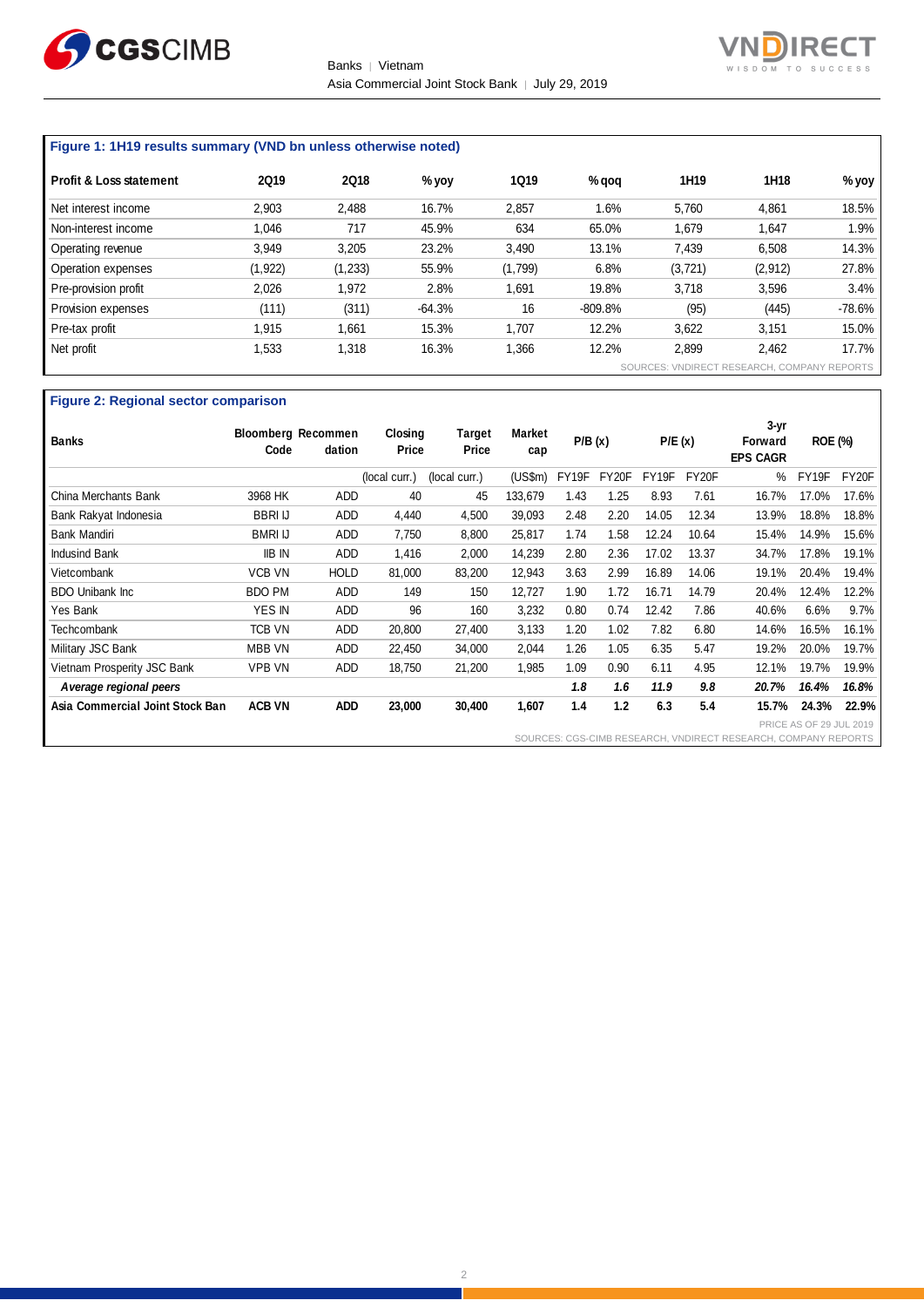

**Balance Sheet** 



### **BY THE NUMBERS**

| <b>Profit &amp; Loss</b>                 |          |          |          |          |
|------------------------------------------|----------|----------|----------|----------|
| (VNDb)                                   | Dec-18A  | Dec-19F  | Dec-20E  | Dec-21F  |
| Net Interest Income                      | 10.363   | 12.206   | 14.309   | 16.537   |
| Total Non-Interest Income                | 3.670    | 4.153    | 4.522    | 4.662    |
| <b>Operating Revenue</b>                 | 14,033   | 16,358   | 18,831   | 21,199   |
| <b>Total Non-Interest Expenses</b>       | (6, 712) | (7, 852) | (9,039)  | (9,964)  |
| <b>Pre-provision Operating Profit</b>    | 7.321    | 8,506    | 9,792    | 11,236   |
| <b>Total Provision Charges</b>           | (932)    | (1,057)  | (1, 168) | (1, 285) |
| <b>Operating Profit After Provisions</b> | 6,389    | 7,449    | 8,624    | 9,950    |
| Pretax Income/(Loss) from Assoc.         | $\Omega$ | O        | U        | O        |
| <b>Operating EBIT (incl Associates)</b>  | 6,389    | 7,449    | 8,624    | 9,950    |
| Non-Operating Income/(Expense)           | $\Omega$ | $\Omega$ | O        | 0        |
| Profit Before Tax (pre-El)               | 6.389    | 7.449    | 8.624    | 9,950    |
| <b>Exceptional Items</b>                 |          |          |          |          |
| <b>Pre-tax Profit</b>                    | 6,389    | 7,449    | 8.624    | 9,950    |
| Taxation                                 | (1, 252) | (1, 512) | (1,751)  | (2,020)  |
| Consolidation Adjustments & Others       |          |          |          |          |
| Exceptional Income - post-tax            |          |          |          |          |
| <b>Profit After Tax</b>                  | 5,137    | 5,937    | 6,873    | 7,930    |
| Minority Interests                       | $\Omega$ | $\Omega$ | $\Omega$ | $\Omega$ |
| Pref. & Special Div                      | $\Omega$ | $\Omega$ | $\Omega$ | $\Omega$ |
| FX And Other Adj.                        | $\Omega$ | $\Omega$ | $\Omega$ | $\Omega$ |
| <b>Net Profit</b>                        | 5,137    | 5,937    | 6,873    | 7,930    |
| <b>Recurring Net Profit</b>              | 5.037    | 5.837    | 6.757    | 7.797    |

### **Balance Sheet Employment**

|                                  | Dec-18A | Dec-19F | Dec-20F | Dec-21F |
|----------------------------------|---------|---------|---------|---------|
| Gross Loans/Cust Deposits        | 85.4%   | 86.1%   | 86.1%   | 85.4%   |
| Avg Loans/Avg Deposits           | 83.9%   | 85.8%   | 86.1%   | 85.7%   |
| Avg Liquid Assets/Avg Assets     | 27.2%   | 27.3%   | 27.0%   | 27.2%   |
| Avg Liquid Assets/Avg IEAs       | 28.6%   | 28.4%   | 28.1%   | 28.1%   |
| Net Cust Loans/Assets            | 69.1%   | 69.7%   | 70.0%   | 69.9%   |
| Net Cust Loans/Broad Deposits    | 76.1%   | 77.3%   | 77.9%   | 77.7%   |
| Equity & Provns/Gross Cust Loans | 10.2%   | 11.4%   | 11.9%   | 12.4%   |
| Asset Risk Weighting             | 60.0%   | 66.0%   | 72.0%   | 75.0%   |
| Provision Charge/Avg Cust Loans  | 0.43%   | 0.43%   | 0.41%   | 0.39%   |
| Provision Charge/Avg Assets      | 0.30%   | 0.30%   | 0.29%   | 0.28%   |
| Total Write Offs/Average Assets  | 0.30%   | 0.30%   | 0.29%   | 0.28%   |



| (VNDb)                                        | Dec-18A | Dec-19F  | Dec-20F      | Dec-21F |
|-----------------------------------------------|---------|----------|--------------|---------|
| <b>Total Gross Loans</b>                      | 249.297 | 286.692  | 329.695      | 379.150 |
| Liquid Assets & Invst. (Current)              | 55,015  | 60,985   | 69,688       | 81.434  |
| Other Int. Earning Assets                     | 10,684  | 12,286   | 14,375       | 17,250  |
| <b>Total Gross Int. Earning Assets</b>        | 314,995 | 359,963  | 413,758      | 477,833 |
| <b>Total Provisions/Loan Loss Reserve</b>     | (3,001) | (3,828)  | (4,703)      | (5,765) |
| <b>Total Net Interest Earning Assets</b>      | 311,994 | 356,135  | 409,055      | 472,068 |
| Intangible Assets                             | 593     | 634      | 679          | 726     |
| Other Non-Interest Earning Assets             | 10,617  | 11,360   | 12,155       | 13,006  |
| <b>Total Non-Interest Earning Assets</b>      | 11,210  | 11,994   | 12,834       | 13,732  |
| <b>Cash And Marketable Securities</b>         | 6,129   | 6,558    | 7,017        | 7,508   |
| Long-term Investments                         | O       | O        | <sup>0</sup> | n       |
| <b>Total Assets</b>                           | 329,333 | 374,687  | 428,906      | 493,309 |
| <b>Customer Interest-Bearing Liabilities</b>  | 278,289 | 316,089  | 362,259      | 418,894 |
| <b>Bank Deposits</b>                          | 20,718  | 21,754   | 22,842       | 24,669  |
| Interest Bearing Liabilities: Others          | 3,272   | 3,282    | 3,293        | 3,304   |
| <b>Total Interest-Bearing Liabilities</b>     | 302,280 | 341,126  | 388,394      | 446,867 |
| <b>Bank's Liabilities Under Acceptances</b>   |         |          |              |         |
| <b>Total Non-Interest Bearing Liabilities</b> | 6.035   | 6.607    | 8.347        | 8.009   |
| <b>Total Liabilities</b>                      | 308,315 | 347,732  | 396,741      | 454,876 |
| <b>Shareholders' Equity</b>                   | 21,018  | 26,955   | 32,165       | 38,433  |
| Minority Interests                            | O       | $\Omega$ | $\Omega$     |         |
| <b>Total Equity</b>                           | 21,018  | 26,955   | 32,165       | 38,433  |

### **Key Ratios**

|                                          | Dec-18A   | Dec-19F | Dec-20F | Dec-21F |
|------------------------------------------|-----------|---------|---------|---------|
| <b>Total Income Growth</b>               | 22.7%     | 16.6%   | 15.1%   | 12.6%   |
| <b>Operating Profit Growth</b>           | 40.2%     | 16.2%   | 15.1%   | 14.7%   |
| Pretax Profit Growth                     | 141%      | 17%     | 16%     | 15%     |
| Net Interest To Total Income             | 73.8%     | 74.6%   | 76.0%   | 78.0%   |
| Cost Of Funds                            | 4.82%     | 4.85%   | 4.88%   | 4.90%   |
| Return On Interest Earning Assets        | 8.21%     | 8.24%   | 8.30%   | 8.30%   |
| Net Interest Spread                      | 3.38%     | 3.39%   | 3.42%   | 3.40%   |
| Net Interest Margin (Avg Deposits)       | 4.05%     | 4.22%   | 4.32%   | 4.33%   |
| Net Interest Margin (Avg RWA)            | 5.20%     | 5.49%   | 5.15%   | 4.87%   |
| Provisions to Pre Prov. Operating Profit | 12.7%     | 12.4%   | 11.9%   | 11.4%   |
| Interest Return On Average Assets        | 3.38%     | 3.47%   | 3.56%   | 3.59%   |
| <b>Effective Tax Rate</b>                | 19.6%     | 20.3%   | 20.3%   | 20.3%   |
| Net Dividend Payout Ratio                | <b>NA</b> | 27.3%   | 23.6%   | 20.4%   |
| Return On Average Assets                 | 1.67%     | 1.69%   | 1.71%   | 1.72%   |

### **Key Drivers**

|                                | Dec-18A | Dec-19F | Dec-20F | Dec-21F |
|--------------------------------|---------|---------|---------|---------|
| Loan Growth (%)                | 16.1%   | 15.0%   | 15.0%   | 15.0%   |
| Net Interest Margin (%)        | 3.5%    | 3.6%    | 3.7%    | 3.7%    |
| Non Interest Income Growth (%) | 23.1%   | 13.1%   | 8.9%    | 3.1%    |
| Cost-income Ratio (%)          | 47.8%   | 48.0%   | 48.0%   | 47.0%   |
| Net NPL Ratio (%)              | 0.4%    | 0.3%    | 0.2%    | 0.2%    |
| Loan Loss Reserve (%)          | 145.6%  | 153.4%  | 153.7%  | 155.1%  |
| GP Ratio (%)                   | 0.7%    | 0.8%    | 0.8%    | 0.8%    |
| Tier 1 Ratio (%)               | 10.4%   | 10.7%   | 10.3%   | 10.3%   |
| Total CAR (%)                  | 12.8%   | 12.7%   | 12.0%   | 11.8%   |
| Deposit Growth (%)             | 11.9%   | 14.0%   | 15.0%   | 16.0%   |
| Loan-deposit Ratio (%)         | 84.3%   | 84.9%   | 84.8%   | 84.0%   |
| Gross NPL Ratio (%)            | 0.7%    | 0.8%    | 0.9%    | 0.9%    |
| Fee Income Growth (%)          | 26.0%   | 26.0%   | 23.0%   | 18.0%   |

SOURCES: VNDIRECT RESEARCH, COMPANY REPORTS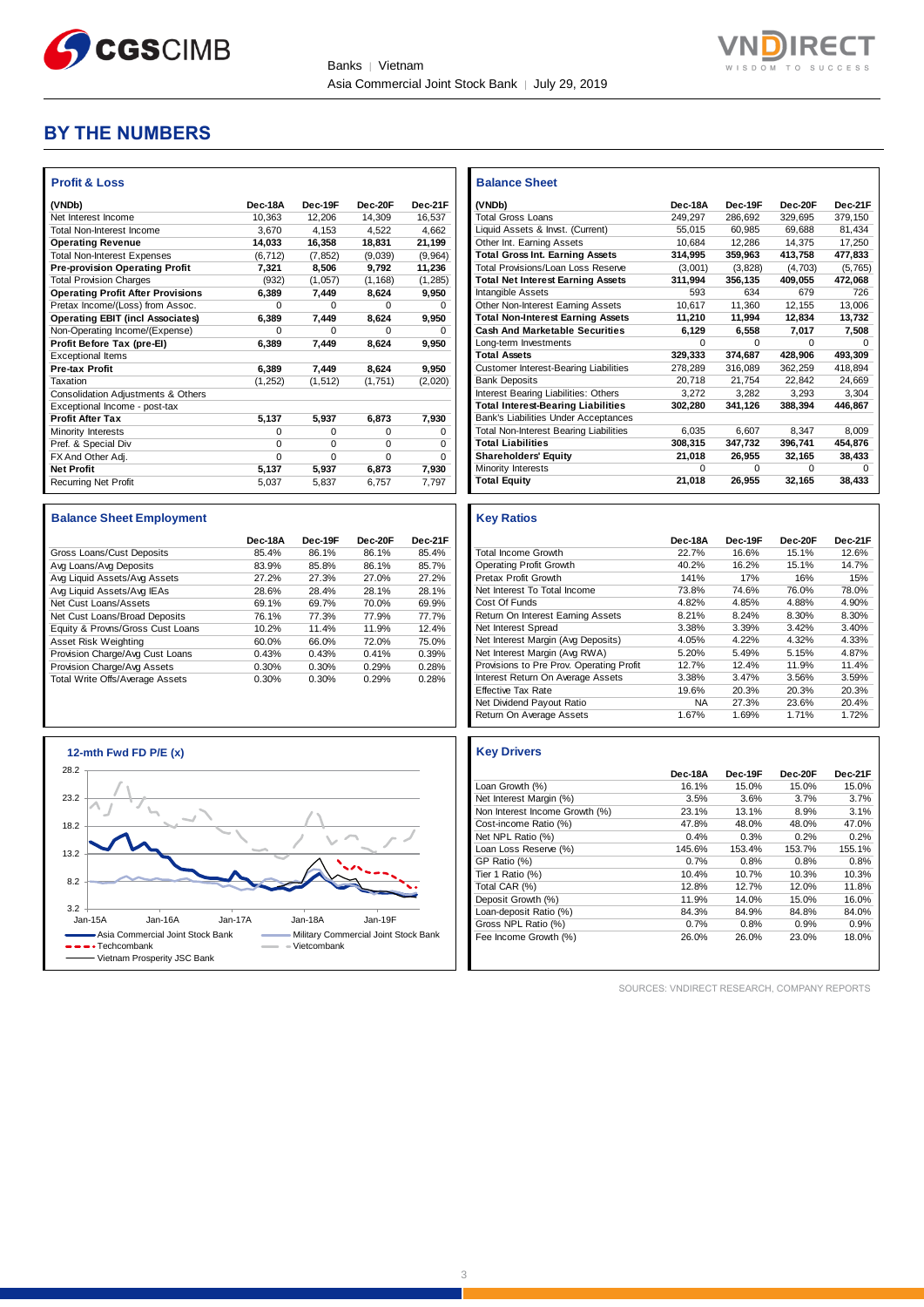



### **DISCLAIMER**

The content of this report (including the views and opinions expressed therein, and the information comprised therein) has been prepared by and belongs to VNDIRECT Securities Corporation, and is distributed by CGS-CIMB pursuant to an arrangement between VNDIRECT Securities Corporation and CGS-CIMB. VNDIRECT Securities Corporation is not an affiliate of CGS-CIMB.

This report is not directed to, or intended for distribution to or use by, any person or entity who is a citizen or resident of or located in any locality, state, country or other jurisdiction where such distribution, publication, availability or use would be contrary to law or regulation.

By accepting this report, the recipient hereof represents and warrants that he is entitled to receive such report in accordance with the restrictions set forth below and agrees to be bound by the limitations contained herein (including the "Restrictions on Distributions" set out below). Any failure to comply with these limitations may constitute a violation of law. This publication is being supplied to you strictly on the basis that it will remain confidential. No part of this report may be (i) copied, photocopied, duplicated, stored or reproduced in any form by any means or (ii) redistributed or passed on, directly or indirectly, to any other person in whole or in part, for any purpose without the prior written consent of CGS-CIMB.

The information contained in this research report is prepared from data believed to be correct and reliable at the time of issue of this report.

VNDIRECT Securities Corporation may or may not issue regular reports on the subject matter of this report at any frequency and may cease to do so or change the periodicity of reports at any time. Neither VNDIRECT Securities Corporation nor CGS-CIMB is under any obligation to update this report in the event of a material change to the information contained in this report. Neither VNDIRECT Securities Corporation nor CGS-CIMB has any and will accept any, obligation to (i) check or ensure that the contents of this report remain current, reliable or relevant, (ii) ensure that the content of this report constitutes all the information a prospective investor may require, (iii) ensure the adequacy, accuracy, completeness, reliability or fairness of any views, opinions and information, and accordingly, VNDIRECT Securities Corporation, CGS-CIMB and their respective affiliates and related persons including China Galaxy International Financial Holdings Limited ("CGIFHL") and CIMB Group Sdn. Bhd. ("CIMBG") and their respective related corporations (and their respective directors, associates, connected persons and/or employees) shall not be liable in any manner whatsoever for any consequences (including but not limited to any direct, indirect or consequential losses, loss of profits and damages) of any reliance thereon or usage thereof. In particular, VNDIRECT Securities Corporation and CGS-CIMB disclaim all responsibility and liability for the views and opinions set out in this report.

Unless otherwise specified, this report is based upon reasonable sources. Such sources will, unless otherwise specified, for market data, be market data and prices available from the main stock exchange or market where the relevant security is listed, or, where appropriate, any other market. Information on the accounts and business of company(ies) will generally be based on published statements of the company(ies), information disseminated by regulatory information services, other publicly available information and information resulting from our research. Whilst every effort is made to ensure that statements of facts made in this report are accurate, all estimates, projections, forecasts, expressions of opinion and other subjective judgments contained in this report are based on assumptions considered to be reasonable as of the date of the document in which they are contained and must not be construed as a representation that the matters referred to therein will occur. Past performance is not a reliable indicator of future performance. The value of investments may go down as well as up and those investing may, depending on the investments in question, lose more than the initial investment. No report shall constitute an offer or an invitation by or on behalf of CGS-CIMB or VNDIRECT Securities Corporation, or their respective affiliates (including CGIFHL, CIMBG and their respective related corporations) to any person to buy or sell any investments.

CGS-CIMB and/or VNDIRECT Securities Corporation and/or their respective affiliates and related corporations (including CGIFHL, CIMBG and their respective related corporations), their respective directors, associates, connected parties and/or employees may own or have positions in securities of the company(ies) covered in this research report or any securities related thereto and may from time to time add to or dispose of, or may be materially interested in, any such securities. Further, CGS-CIMB and/or VNDIRECT Securities Corporation, and/or their respective affiliates and their respective related corporations (including CGIFHL, CIMBG and their respective related corporations) do and seek to do business with the company(ies) covered in this research report and may from time to time act as market maker or have assumed an underwriting commitment in securities of such company(ies), may sell them to or buy them from customers on a principal basis and may also perform or seek to perform significant investment banking, advisory, underwriting or placement services for or relating to such company(ies) as well as solicit such investment, advisory or other services from any entity mentioned in this report.

CGS-CIMBand/or VNDIRECT Securities Corporation and/or their respective affiliates (including CGIFHL, CIMBG and their respective related corporations) may enter into an agreement with the company(ies) covered in this report relating to the production of research reports. CGS-CIMB and/or VNDIRECT Securities Corporation may disclose the contents of this report to the company(ies) covered by it and may have amended the contents of this report following such disclosure.

The analyst responsible for the production of this report hereby certifies that the views expressed herein accurately and exclusively reflect his or her personal views and opinions about any and all of the issuers or securities analysed in this report and were prepared independently and autonomously. No part of the compensation of the analyst(s) was, is, or will be directly or indirectly related to the inclusion of specific recommendations(s) or view(s) in this report. The analyst(s) who prepared this research report is prohibited from receiving any compensation, incentive or bonus based on specific investment banking transactions or for providing a specific recommendation for, or view of, a particular company. Information barriers and other arrangements may be established where necessary to prevent conflicts of interests arising. However, the analyst(s) may receive compensation that is based on his/their coverage of company(ies) in the performance of his/their duties or the performance of his/their recommendations and the research personnel involved in the preparation of this report may also participate in the solicitation of the businesses as described above. In reviewing this research report, an investor should be aware that any or all of the foregoing, among other things, may give rise to real or potential conflicts of interest. Additional information is, subject to the duties of confidentiality, available on request.

The term "VNDIRECT Securities Corporation" shall, unless the context otherwise requires, mean VNDIRECT Securities Corporation and its affiliates, subsidiaries and related companies. The term "CGS-CIMB" shall denote, where appropriate, the relevant entity distributing or disseminating the report in the particular jurisdiction referenced below, or, in every other case except as otherwise stated herein, CGS-CIMB Securities International Pte. Ltd. and its affiliates, subsidiaries and related corporations.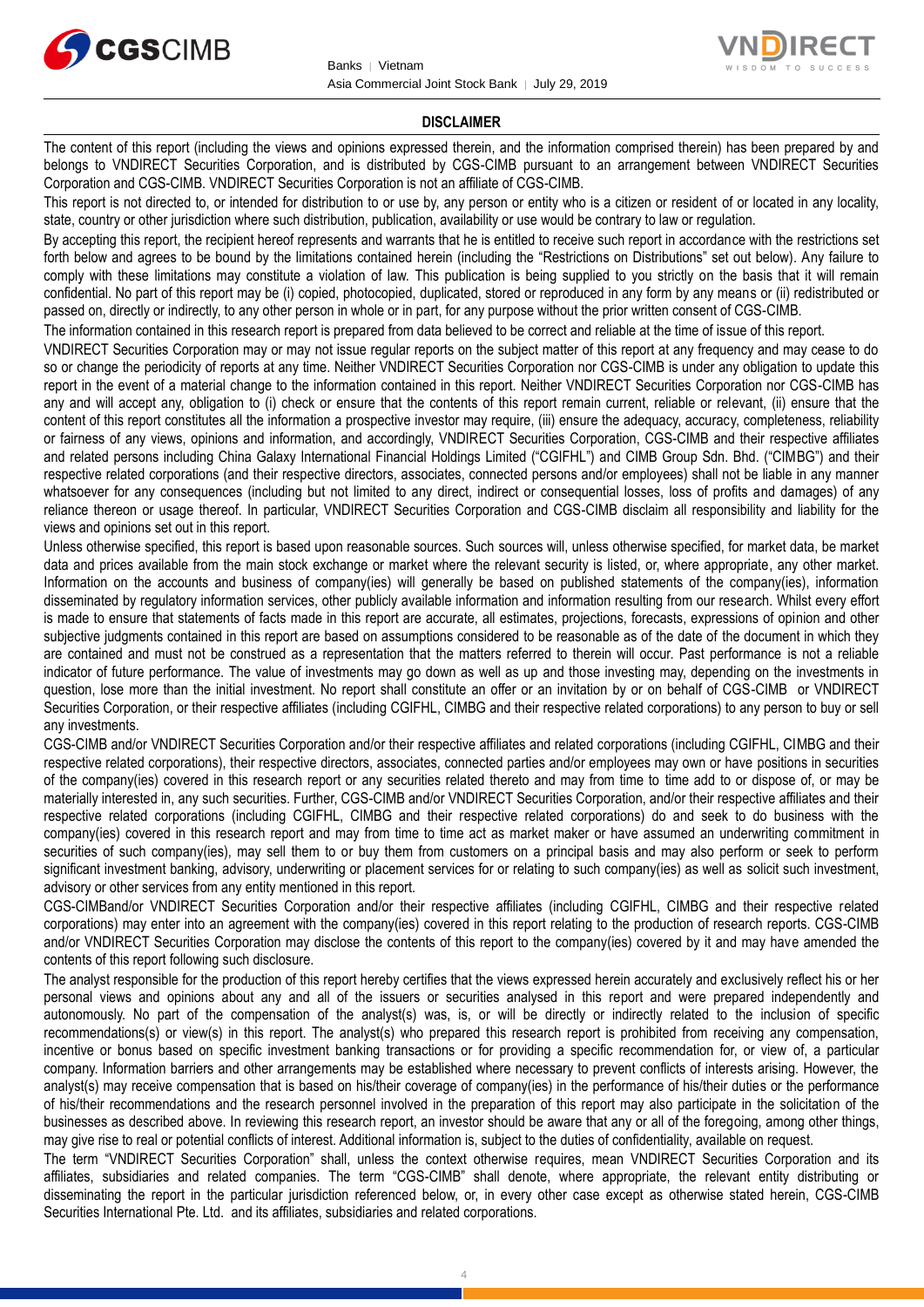



**CGS-CIMB**

| Country     | <b>CGS-CIMB Entity</b>                                                            | <b>Regulated by</b>                                             |
|-------------|-----------------------------------------------------------------------------------|-----------------------------------------------------------------|
| Hong Kong   | CGS-CIMB Securities (Hong Kong) Limited                                           | Securities and Futures Commission Hong Kong                     |
| India       | CGS-CIMB Securities (India) Private Limited                                       | Securities and Exchange Board of India (SEBI)                   |
| Indonesia   | PT CGS-CIMB Sekuritas Indonesia                                                   | Financial Services Authority of Indonesia                       |
| Malaysia    | CGS-CIMB Securities Sdn. Bhd. (formerly known<br>as Jupiter Securities Sdn. Bhd.) | Securities Commission Malaysia                                  |
| Singapore   | CGS-CIMB Research Pte. Ltd.                                                       | Monetary Authority of Singapore                                 |
| South Korea | CGS-CIMB Securities (Hong Kong) Limited,<br>Korea Branch                          | Financial Services Commission and Financial Supervisory Service |
| Thailand    | CGS-CIMB Securities (Thailand) Co. Ltd.                                           | Securities and Exchange Commission Thailand                     |

(i) As of July 29, 2019 VNDIRECT Securities Corporation has a proprietary position in the securities (which may include but not limited to shares, warrants, call warrants and/or any other derivatives) in the following company or companies covered or recommended in this report:  $(a)$  -

(ii) As of July 29, 2019, the analyst(s) who prepared this report, and the associate(s), has / have an interest in the securities (which may include but not limited to shares, warrants, call warrants and/or any other derivatives) in the following company or companies covered or recommended in this report:

(a) -

This report does not purport to contain all the information that a prospective investor may require. CGS-CIMB, VNDIRECT Securities Corporation and their respective affiliates (including CGIFHL, CIMBG and their related corporations) do not make any guarantee, representation or warranty, express or implied, as to the adequacy, accuracy, completeness, reliability or fairness of any such information and opinion contained in this report. None of CGS-CIMB, VNDIRECT Securities Corporation and their respective affiliates and related persons (including CGIFHL, CIMBG and their related corporations) shall be liable in any manner whatsoever for any consequences (including but not limited to any direct, indirect or consequential losses, loss of profits and damages) of any reliance thereon or usage thereof.

This report is general in nature and has been prepared for information purposes only. It is intended for circulation amongst CGS-CIMB's and its affiliates' (including CGIFHL's, CIMBG's and their respective related corporations') clients generally and does not have regard to the specific investment objectives, financial situation and the particular needs of any specific person who may receive this report. The information and opinions in this report are not and should not be construed or considered as an offer, recommendation or solicitation to buy or sell the subject securities, related investments or other financial instruments or any derivative instrument, or any rights pertaining thereto.

Investors are advised to make their own independent evaluation of the information contained in this research report, consider their own individual investment objectives, financial situation and particular needs and consult their own professional and financial advisers as to the legal, business, financial, tax and other aspects before participating in any transaction in respect of the securities of company(ies) covered in this research report. The securities of such company(ies) may not be eligible for sale in all jurisdictions or to all categories of investors.

### Restrictions on Distributions

**Australia:** Despite anything in this report to the contrary, this research is issued by VNDIRECT Securities Corporation and provided in Australia by CGS-CIMB Securities (Singapore) Pte. Ltd. and CGS-CIMB Securities (Hong Kong) Limited. This research is only available in Australia to persons who are "wholesale clients" (within the meaning of the Corporations Act 2001 (Cth) and is supplied solely for the use of such wholesale clients and shall not be distributed or passed on to any other person. You represent and warrant that if you are in Australia, you are a "wholesale client". This research is of a general nature only and has been prepared without taking into account the objectives, financial situation or needs of the individual recipient. CGS-CIMB Securities (Singapore) Pte. Ltd. and CGS-CIMB Securities (Hong Kong) Limited do not hold, and are not required to hold an Australian financial services license. CGS-CIMB Securities (Singapore) Pte. Ltd. and CGS-CIMB Securities (Hong Kong) Limited rely on "passporting" exemptions for entities appropriately licensed by the Monetary Authority of Singapore (under ASIC Class Order 03/1102) and the Securities and Futures Commission in Hong Kong (under ASIC Class Order 03/1103).

**Canada:** This research report has not been prepared in accordance with the disclosure requirements of Dealer Member Rule 3400 – Research Restrictions and Disclosure Requirements of the Investment Industry Regulatory Organization of Canada. For any research report distributed by CIBC, further disclosures related to CIBC conflicts of interest can be found at https://researchcentral.cibcwm.com.

**China:** For the purpose of this report, the People's Republic of China ("PRC") does not include the Hong Kong Special Administrative Region, the Macau Special Administrative Region or Taiwan. The distributor of this report has not been approved or licensed by the China Securities Regulatory Commission or any other relevant regulatory authority or governmental agency in the PRC. This report contains only marketing information. The distribution of this report is not an offer to buy or sell to any person within or outside PRC or a solicitation to any person within or outside of PRC to buy or sell any instruments described herein. This report is being issued outside the PRC to a limited number of institutional investors and may not be provided to any person other than the original recipient and may not be reproduced or used for any other purpose.

**France:** Only qualified investors within the meaning of French law shall have access to this report. This report shall not be considered as an offer to subscribe to, or used in connection with, any offer for subscription or sale or marketing or direct or indirect distribution of financial instruments and it is not intended as a solicitation for the purchase of any financial instrument.

**Germany:** This report is only directed at persons who are professional investors as defined in sec 31a(2) of the German Securities Trading Act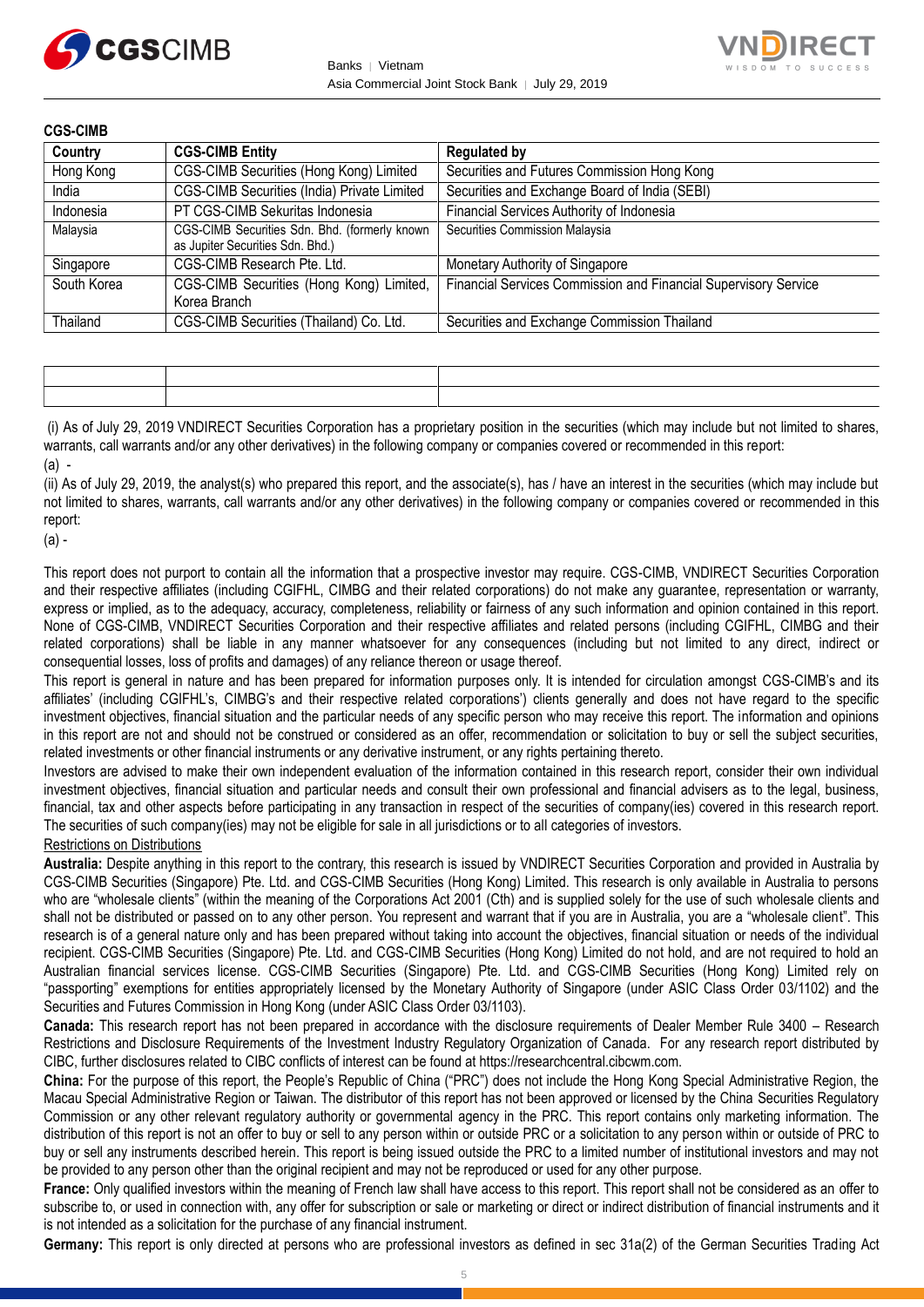



(WpHG). This publication constitutes research of a non-binding nature on the market situation and the investment instruments cited here at the time of the publication of the information.

The current prices/yields in this issue are based upon closing prices from Bloomberg as of the day preceding publication. Please note that neither the German Federal Financial Supervisory Agency (BaFin), nor any other supervisory authority exercises any control over the content of this report.

**Hong Kong:** This report is issued by VNDIRECT Securities Corporation and distributed in Hong Kong by CGS-CIMB Securities (Hong Kong) Limited ("CHK") which is licensed in Hong Kong by the Securities and Futures Commission for Type 1 (dealing in securities), Type 4 (advising on securities) and Type 6 (advising on corporate finance) activities. Any investors wishing to purchase or otherwise deal in the securities covered in this report should contact the Head of Sales at CGS-CIMB Securities (Hong Kong) Limited. The views and opinions in this research report are of VNDIRECT Securities Corporation as of the date hereof and are subject to change. If the Financial Services and Markets Act of the United Kingdom or the rules of the Financial Conduct Authority apply to a recipient, our obligations owed to such recipient therein are unaffected. CHK has no obligation to update the opinion or the information in this research report.

CHK does not make a market on other securities mentioned in the report.

### **India:**

This report is issued by VNDIRECT Securities Corporation and distributed in India by CGS-CIMB Securities (India) Private Limited ("CGS-CIMB India"). CGS-CIMB India is a subsidiary of CGS-CIMB Securities International Pte. Ltd. which in turn is a 50:50 joint venture company of CGIFHL and CIMBG. The details of the members of the group of companies of CGS-CIMB can be found at www.cgs-cimb.com, CGIFHL at www.chinastock.com.hk/en/ACG/ContactUs/index.aspx and CIMBG at www.cimb.com/en/who-we-are.html. CGS-CIMB India is registered with the National Stock Exchange of India Limited and BSE Limited as a trading and clearing member (Merchant Banking Number: INM000012037) under the Securities and Exchange Board of India (Stock Brokers and Sub-Brokers) Regulations, 1992. In accordance with the provisions of Regulation 4(g) of the Securities and Exchange Board of India (Investment Advisers) Regulations, 2013, CGS-CIMB India is not required to seek registration with the Securities and Exchange Board of India ("SEBI") as an Investment Adviser. CGS-CIMB India is registered with SEBI (SEBI Registration Number: INZ000157134) as a Research Analyst (INH000000669) pursuant to the SEBI (Research Analysts) Regulations, 2014 ("Regulations").

This report does not take into account the particular investment objectives, financial situations, or needs of the recipients. It is not intended for and does not deal with prohibitions on investment due to law/jurisdiction issues etc. which may exist for certain persons/entities. Recipients should rely on their own investigations and take their own professional advice before investment.

The report is not a "prospectus" as defined under Indian Law, including the Companies Act, 2013, and is not, and shall not be, approved by, or filed or registered with, any Indian regulator, including any Registrar of Companies in India, SEBI, any Indian stock exchange, or the Reserve Bank of India. No offer, or invitation to offer, or solicitation of subscription with respect to any such securities listed or proposed to be listed in India is being made, or intended to be made, to the public, or to any member or section of the public in India, through or pursuant to this report.

The research analysts, strategists or economists principally responsible for the preparation of this research report are segregated from the other activities of CGS-CIMB India and they have received compensation based upon various factors, including quality, accuracy and value of research, firm profitability or revenues, client feedback and competitive factors. Research analysts', strategists' or economists' compensation is not linked to investment banking or capital markets transactions performed or proposed to be performed by CGS-CIMB India or its affiliates.

CGS-CIMB India does not have actual / beneficial ownership of 1% or more securities of the subject company in this research report, at the end of the month immediately preceding the date of publication of this research report. However, since affiliates of CGS-CIMB India are engaged in the financial services business, they might have in their normal course of business financial interests or actual / beneficial ownership of one per cent or more in various companies including the subject company in this research report.

CGS-CIMB India or its associates, may: (a) from time to time, have long or short position in, and buy or sell the securities of the subject company in this research report; or (b) be engaged in any other transaction involving such securities and earn brokerage or other compensation or act as a market maker in the financial instruments of the subject company in this research report or act as an advisor or lender/borrower to such company or may have any other potential conflict of interests with respect to any recommendation and other related information and opinions.

CGS-CIMB India, its associates and the analyst engaged in preparation of this research report have not received any compensation for investment banking, merchant banking or brokerage services from the subject company mentioned in the research report in the past 12 months.

CGS-CIMB India, its associates and the analyst engaged in preparation of this research report have not managed or co-managed public offering of securities for the subject company mentioned in the research report in the past 12 months. The analyst from CGS-CIMB India engaged in preparation of this research report or his/her relative (a) do not have any financial interests in the subject company mentioned in this research report; (b) do not own 1% or more of the equity securities of the subject company mentioned in the research report as of the last day of the month preceding the publication of the research report; (c) do not have any material conflict of interest at the time of publication of the research report.

**Indonesia:** This report is issued by VNDIRECT Securities Corporation and distributed by PT CGS-CIMB Sekuritas Indonesia ("CGS-CIMB Indonesia"). The views and opinions in this research report are not our own but of VNDIRECT Securities Corporation as of the date hereof and are subject to change. CGS-CIMB Indonesia has no obligation to update the opinion or the information in this research report. This report is for private circulation only to clients of CGS-CIMB Indonesia. Neither this report nor any copy hereof may be distributed in Indonesia or to any Indonesian citizens wherever they are domiciled or to Indonesian residents except in compliance with applicable Indonesian capital market laws and regulations.

This research report is not an offer of securities in Indonesia. The securities referred to in this research report have not been registered with the Financial Services Authority (Otoritas Jasa Keuangan) pursuant to relevant capital market laws and regulations, and may not be offered or sold within the territory of the Republic of Indonesia or to Indonesian citizens through a public offering or in circumstances which constitute an offer within the meaning of the Indonesian capital market law and regulations.

**Ireland:** CGS-CIMB is not an investment firm authorised in the Republic of Ireland and no part of this document should be construed as CGS-CIMB acting as, or otherwise claiming or representing to be, an investment firm authorised in the Republic of Ireland.

**Malaysia:** This report is issued by VNDIRECT Securities Corporation and distributed in Malaysia by CGS-CIMB Securities Sdn. Bhd. (formerly

6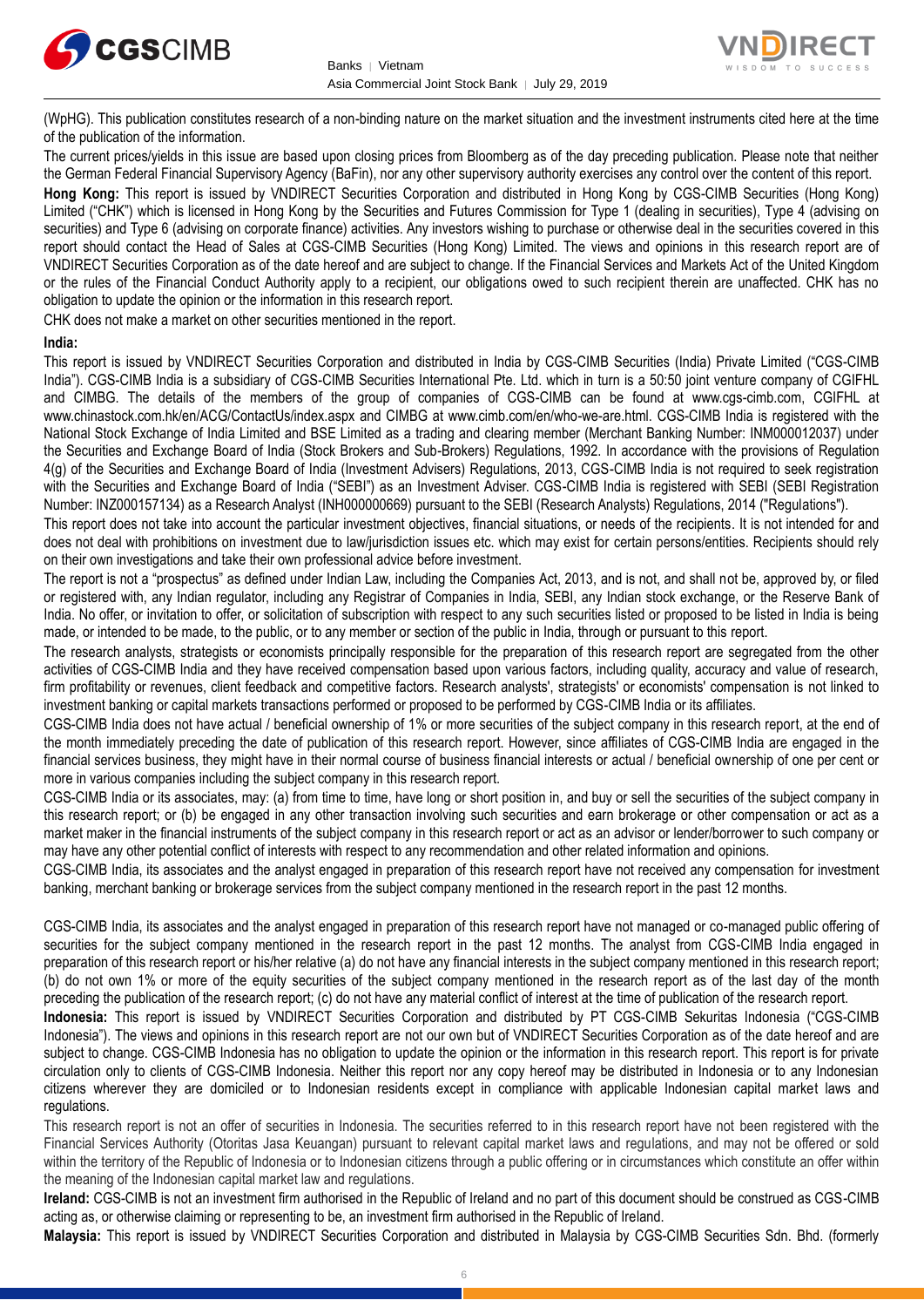



known as Jupiter Securities Sdn. Bhd.) ("CGS-CIMB Malaysia") solely for the benefit of and for the exclusive use of our clients. Recipients of this report are to contact CGS-CIMB Malaysia, at 29th Floor Menara CIMB No. 1 Jalan Stesen Sentral 2, Kuala Lumpur Sentral 50470 Kuala Lumpur, Malaysia, in respect of any matters arising from or in connection with this report. CGS-CIMB Malaysia has no obligation to update, revise or reaffirm the opinion or the information in this research report after the date of this report.

**New Zealand:** In New Zealand, this report is for distribution only to persons who are wholesale clients pursuant to section 5C of the Financial Advisers Act 2008.

**Singapore:** This report is issued by VNDIRECT Securities Corporation and distributed by CGS-CIMB Research Pte Ltd ("CGS-CIMBR"). CGS-CIMBR is a financial adviser licensed under the Financial Advisers Act, Cap 110 ("FAA") for advising on investment products, by issuing or promulgating research analyses or research reports, whether in electronic, print or other form. Accordingly CGS-CIMBR is a subject to the applicable rules under the FAA unless it is able to avail itself to any prescribed exemptions.

Recipients of this report are to contact CGS-CIMB Research Pte Ltd, 50 Raffles Place, #16-02 Singapore Land Tower, Singapore in respect of any matters arising from, or in connection with this report. CGS-CIMBR has no obligation to update the opinion or the information in this research report. This publication is strictly confidential and is for private circulation only. If you have not been sent this report by CGS-CIMBR directly, you may not rely, use or disclose to anyone else this report or its contents.

If the recipient of this research report is not an accredited investor, expert investor or institutional investor, CGS-CIMBR accepts legal responsibility for the contents of the report without any disclaimer limiting or otherwise curtailing such legal responsibility. If the recipient is an accredited investor, expert investor or institutional investor, the recipient is deemed to acknowledge that CGS-CIMBR is exempt from certain requirements under the FAA and its attendant regulations, and as such, is exempt from complying with the following :

(a) Section 25 of the FAA (obligation to disclose product information);

(b) Section 27 (duty not to make recommendation with respect to any investment product without having a reasonable basis where you may be reasonably expected to rely on the recommendation) of the FAA;

(c) MAS Notice on Information to Clients and Product Information Disclosure [Notice No. FAA-N03];

(d) MAS Notice on Recommendation on Investment Products [Notice No. FAA-N16];

(e) Section 36 (obligation on disclosure of interest in securities), and

(f) any other laws, regulations, notices, directive, guidelines, circulars and practice notes which are relates to the above, to the extent permitted by applicable laws, as may be amended from time to time, and any other laws, regulations, notices, directive, guidelines, circulars, and practice notes as we may notify you from time to time. In addition, the recipient who is an accredited investor, expert investor or institutional investor acknowledges that a CGS-CIMBR is exempt from Section 27 of the FAA, the recipient will also not be able to file a civil claim against CGS-CIMBR for any loss or damage arising from the recipient's reliance on any recommendation made by CGS-CIMBR which would otherwise be a right that is available to the recipient under Section 27 of the FAA, the recipient will also not be able to file a civil claim against CGS-CIMBR for any loss or damage arising from the recipient's reliance on any recommendation made by CGS-CIMBR which would otherwise be a right that is available to the recipient under Section 27 of the FAA.

CGS-CIMBR, its affiliates and related corporations, their directors, associates, connected parties and/or employees may own or have positions in securities of the company(ies) covered in this research report or any securities related thereto and may from time to time add to or dispose of, or may be materially interested in, any such securities. Further, CGS-CIMBR, its affiliates and its related corporations do and seek to do business with the company(ies) covered in this research report and may from time to time act as market maker or have assumed an underwriting commitment in securities of such company(ies), may sell them to or buy them from customers on a principal basis and may also perform or seek to perform significant investment banking, advisory, underwriting or placement services for or relating to such company(ies) as well as solicit such investment, advisory or other services from any entity mentioned in this report.

As of July 29, 2019,, CGS-CIMBR does not have a proprietary position in the recommended securities in this report.

CGS-CIMBR does not make a market on the securities mentioned in the report.

**South Korea:** This report is issued by VNDIRECT Securities Corporation and distributed in South Korea by CGS-CIMB Securities (Hong Kong) Limited, Korea Branch ("CGS-CIMB Korea") which is licensed as a cash equity broker, and regulated by the Financial Services Commission and Financial Supervisory Service of Korea. In South Korea, this report is for distribution only to professional investors under Article 9(5) of the Financial Investment Services and Capital Market Act of Korea ("FSCMA").

**Spain:** This document is a research report and it is addressed to institutional investors only. The research report is of a general nature and not personalised and does not constitute investment advice so, as the case may be, the recipient must seek proper advice before adopting any investment decision. This document does not constitute a public offering of securities.

CGS-CIMB is not registered with the Spanish Comision Nacional del Mercado de Valores to provide investment services.

**Sweden:** This report contains only marketing information and has not been approved by the Swedish Financial Supervisory Authority. The distribution of this report is not an offer to sell to any person in Sweden or a solicitation to any person in Sweden to buy any instruments described herein and may not be forwarded to the public in Sweden.

**Switzerland:** This report has not been prepared in accordance with the recognized self-regulatory minimal standards for research reports of banks issued by the Swiss Bankers' Association (Directives on the Independence of Financial Research).

**Thailand:** This report is issued by VNDIRECT Securities Corporation and distributed by CGS-CIMB Securities (Thailand) Co. Ltd. ("CGS-CIMB Thailand") based upon sources believed to be reliable (but their accuracy, completeness or correctness is not guaranteed). The statements or expressions of opinion herein were arrived at after due and careful consideration for use as information for investment. Such opinions are subject to change without notice and CGS-CIMB Thailand has no obligation to update the opinion or the information in this research report.

CGS-CIMB Thailand may act or acts as Market Maker, and issuer and offerer of Derivative Warrants and Structured Note which may have the following securities as its underlying securities. Investors should carefully read and study the details of the derivative warrants in the prospectus before making investment decisions.

AAV, ADVANC, AMATA, ANAN, AOT, AP, BA, BANPU, BBL, BCH, BCP, BCPG, BDMS, BEAUTY, BEC, BEM, BJC, BH, BIG, BLA, BLAND, BPP,

7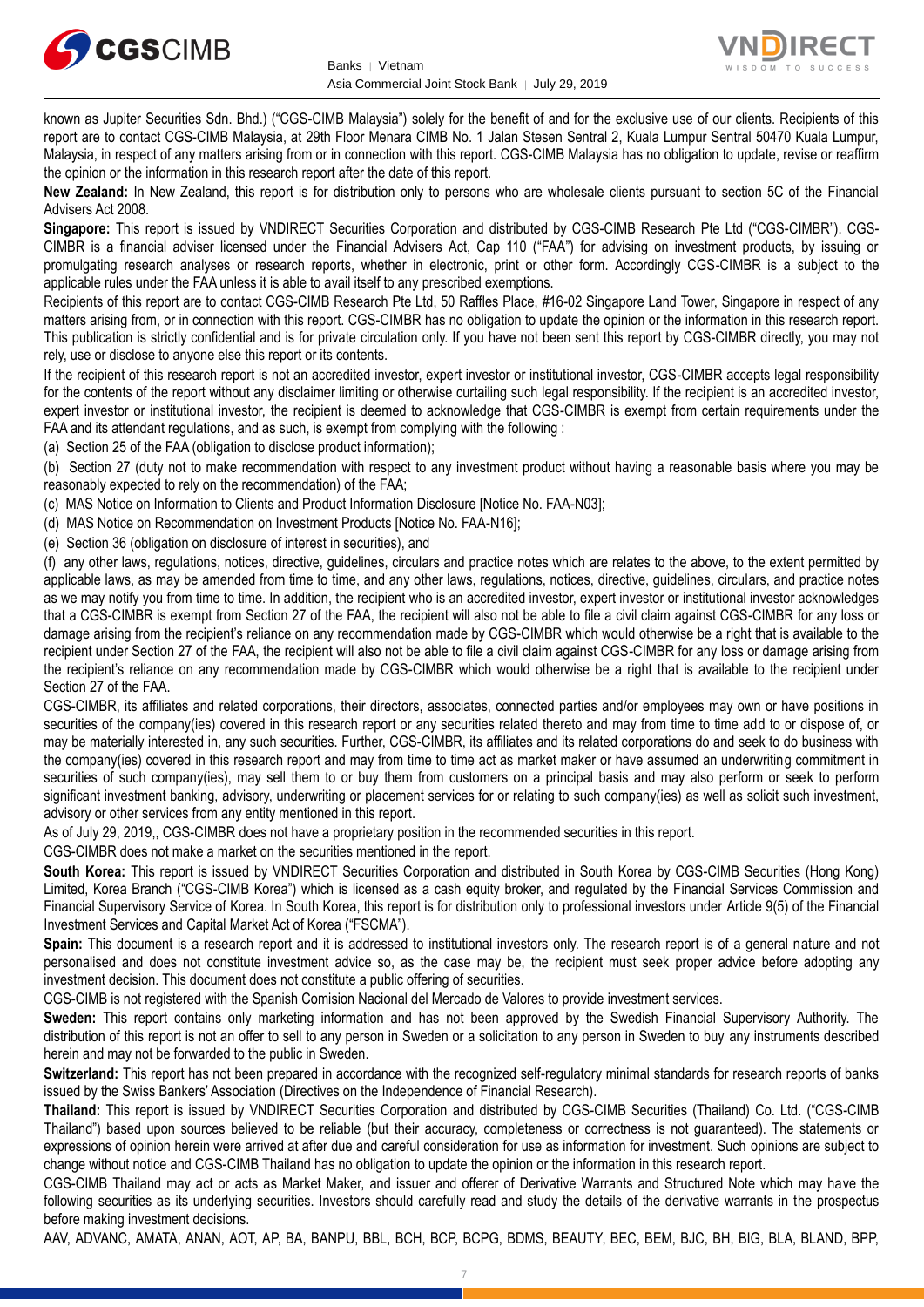



BTS, CBG, CENTEL, CHG, CK, CKP, COM7, CPALL, CPF, CPN, DELTA, DTAC, EA, EGCO, EPG, GFPT, GLOBAL, GLOW, GPSC, GUNKUL, HMPRO, INTUCH, IRPC, ITD, IVL, KBANK, KCE, KKP, KTB, KTC, LH, LHBANK, LPN, MAJOR, MALEE, MEGA, MINT, MONO, MTLS, PLANB, PSH, PTL, PTG, PTT, PTTEP, PTTGC, QH, RATCH, ROBINS, S, SAWAD, SCB, SCC, SCCC, SIRI, SPALI, SPRC, STEC, STPI, SUPER, TASCO, TCAP, THAI, THANI, THCOM, TISCO, TKN, TMB, TOP, TPIPL, TRUE, TTA, TU, TVO, UNIQ, VGI, WHA, WORK.

### **Corporate Governance Report:**

The disclosure of the survey result of the Thai Institute of Directors Association ("IOD") regarding corporate governance is made pursuant to the policy of the Office of the Securities and Exchange Commission. The survey of the IOD is based on the information of a company listed on the Stock Exchange of Thailand and the Market for Alternative Investment disclosed to the public and able to be accessed by a general public investor. The result, therefore, is from the perspective of a third party. It is not an evaluation of operation and is not based on inside information.

The survey result is as of the date appearing in the Corporate Governance Report of Thai Listed Companies. As a result, the survey result may be changed after that date. CGS-CIMB Thailand does not confirm nor certify the accuracy of such survey result.

| <b>Score</b><br><b>Range:</b> | 100<br>90 | $^{\circ}$<br><b>RC</b><br>vu | 70<br>$70^{\circ}$<br>л. | $\overline{\phantom{a}}$<br>Below<br>.∪ or | Result<br>urvar.<br>N <sub>IC</sub><br>.<br>uu<br>. . |
|-------------------------------|-----------|-------------------------------|--------------------------|--------------------------------------------|-------------------------------------------------------|
| Description                   | xcellent  | ∨en<br>00cذ                   | G00C<br>.                | N/A                                        |                                                       |

**United Arab Emirates:** The distributor of this report has not been approved or licensed by the UAE Central Bank or any other relevant licensing authorities or governmental agencies in the United Arab Emirates. This report is strictly private and confidential and has not been reviewed by, deposited or registered with UAE Central Bank or any other licensing authority or governmental agencies in the United Arab Emirates. This report is being issued outside the United Arab Emirates to a limited number of institutional investors and must not be provided to any person other than the original recipient and may not be reproduced or used for any other purpose. Further, the information contained in this report is not intended to lead to the sale of investments under any subscription agreement or the conclusion of any other contract of whatsoever nature within the territory of the United Arab Emirates.

**United Kingdom and European Economic Area (EEA):** In the United Kingdom and European Economic Area, this material is issued by VNDIRECT Securities Corporation and is being distributed by CGS-CIMB Securities (UK) Limited ("CGS-CIMB UK"). CGS-CIMB UK is authorized and regulated by the Financial Conduct Authority and its registered office is at 27 Knightsbridge, London, SW1X7YB. The material distributed by CGS-CIMB UK has been prepared in accordance with CGS-CIMB's policies for managing conflicts of interest arising as a result of publication and distribution of this material. This material is for distribution only to, and is solely directed at, selected persons on the basis that those persons: (a) are eligible counterparties and professional clients of CGS-CIMB UK; (b) have professional experience in matters relating to investments falling within Article 19(5) of the Financial Services and Markets Act 2000 (Financial Promotion) Order 2005 (as amended, the "Order"), (c) fall within Article 49(2)(a) to (d) ("high net worth companies, unincorporated associations etc") of the Order; (d) are outside the United Kingdom subject to relevant regulation in each jurisdiction, material(all such persons together being referred to as "relevant persons"). This material is directed only at relevant persons and must not be acted on or relied on by persons who are not relevant persons. Any investment or investment activity to which this material relates is available only to relevant persons and will be engaged in only with relevant persons.

Where this material is labelled as non-independent, it does not provide an impartial or objective assessment of the subject matter and does not constitute independent "research" (cannot remove research from here under the applicable rules of the Financial Conduct Authority in the UK. Consequently, any such non-independent material will not have been prepared in accordance with legal requirements designed to promote the independence of research (cannot remove research from here) and will not subject to any prohibition on dealing ahead of the dissemination of research. Any such non-independent material must be considered as a marketing communication.

**United States:** This research report is issued by VNDIRECT Securities Corporation and distributed in the United States of America by CGS-CIMB Securities (USA) Inc, a U.S. registered broker-dealer and a related company of CGS-CIMB Securities Sdn. Bhd. (formerly known as Jupiter Securities Sdn. Bhd.), CGS-CIMB Research Pte Ltd, PT CGS-CIMB Sekuritas Indonesia, CGS-CIMB Securities (Thailand) Co. Ltd, CGS-CIMB Securities (Hong Kong) Limited and CGS-CIMB Securities (India) Private Limited, and is distributed solely to persons who qualify as "U.S. Institutional Investors" as defined in Rule 15a-6 under the Securities and Exchange Act of 1934. This communication is only for Institutional Investors whose ordinary business activities involve investing in shares, bonds, and associated securities and/or derivative securities and who have professional experience in such investments. Any person who is not a U.S. Institutional Investor or Major Institutional Investor must not rely on this communication. The delivery of this research report to any person in the United States of America is not a recommendation to effect any transactions in the securities discussed herein, or an endorsement of any opinion expressed herein. CGS-CIMB Securities (USA) Inc, is a FINRA/SIPC member and takes responsibility for the content of this report. For further information or to place an order in any of the abovementioned securities please contact a registered representative of CGS-CIMB Securities (USA) Inc.

CGS-CIMB Securities (USA) Inc. does not make a market on other securities mentioned in the report.

CGS-CIMB Securities (USA) Inc. has not managed or co-managed a public offering of any of the securities mentioned in the past 12 months.

CGS-CIMB Securities (USA) Inc. has not received compensation for investment banking services from any of the company mentioned in the past 12 months.

CGS-CIMB Securities (USA) Inc. neither expects to receive nor intends to seek compensation for investment banking services from any of the company mentioned within the next 3 months.

**Other jurisdictions:** In any other jurisdictions, except if otherwise restricted by laws or regulations, this report is only for distribution to professional, institutional or sophisticated investors as defined in the laws and regulations of such jurisdictions.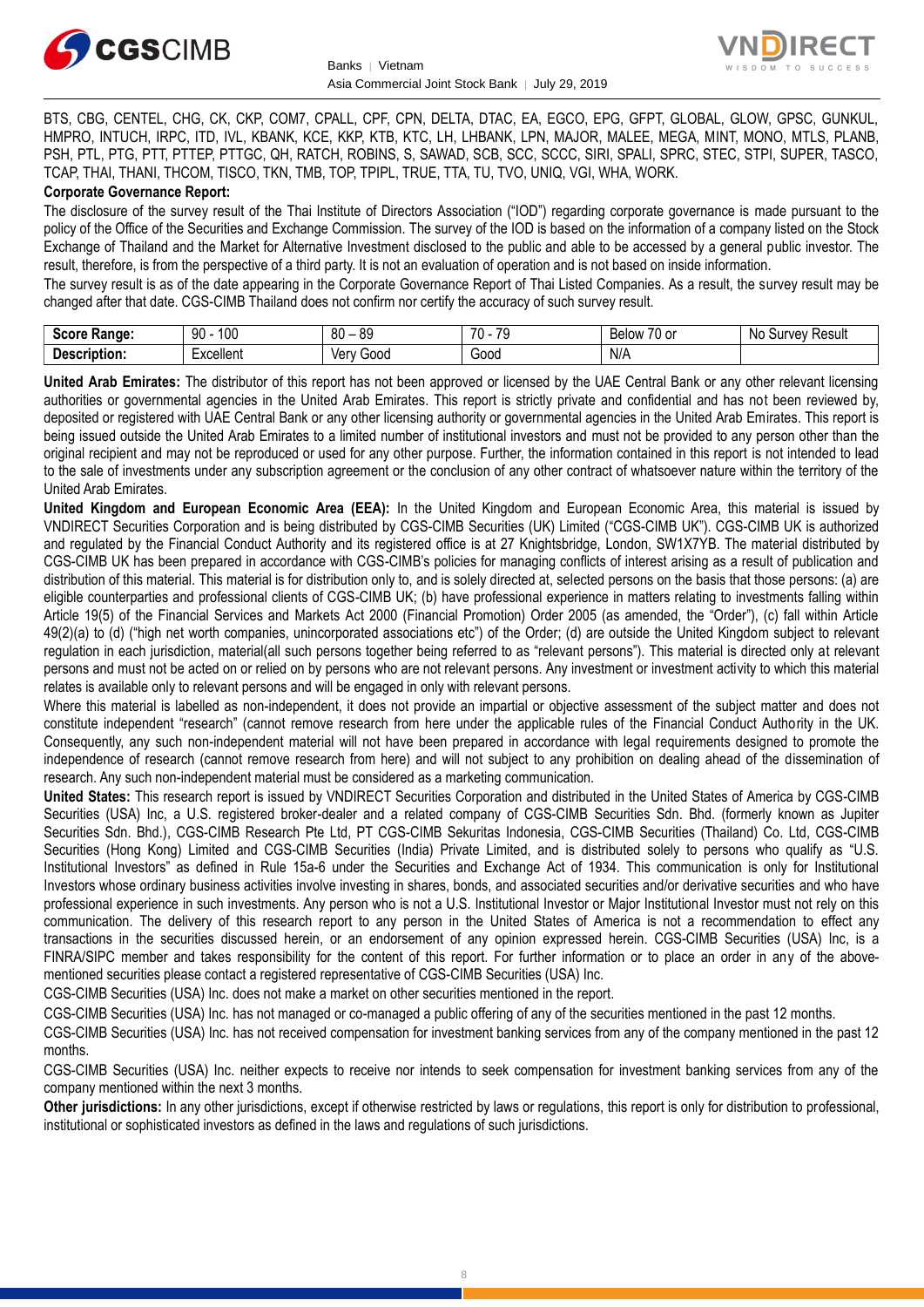





|                                                                                                | Vietnam<br><b>Banks</b> |                                | $T \Omega$ |  |
|------------------------------------------------------------------------------------------------|-------------------------|--------------------------------|------------|--|
| Asia Commercial Joint Stock Bank   July 29, 2019                                               |                         |                                |            |  |
| Distribution of stock ratings and investment banking clients for quarter ended on 30 June 2019 |                         |                                |            |  |
| 791 companies under coverage for quarter ended on 30 June 2019                                 |                         |                                |            |  |
|                                                                                                | Rating Distribution (%) | Investment Banking clients (%) |            |  |
| Add                                                                                            | 57.9%                   | 4.2%                           |            |  |
| Hold                                                                                           | 26.5%                   | $.8\%$                         |            |  |
| Reduce                                                                                         | 15.5%                   | 0.4%                           |            |  |

**Spitzer Chart for stock being researched ( 2 year data )** 





9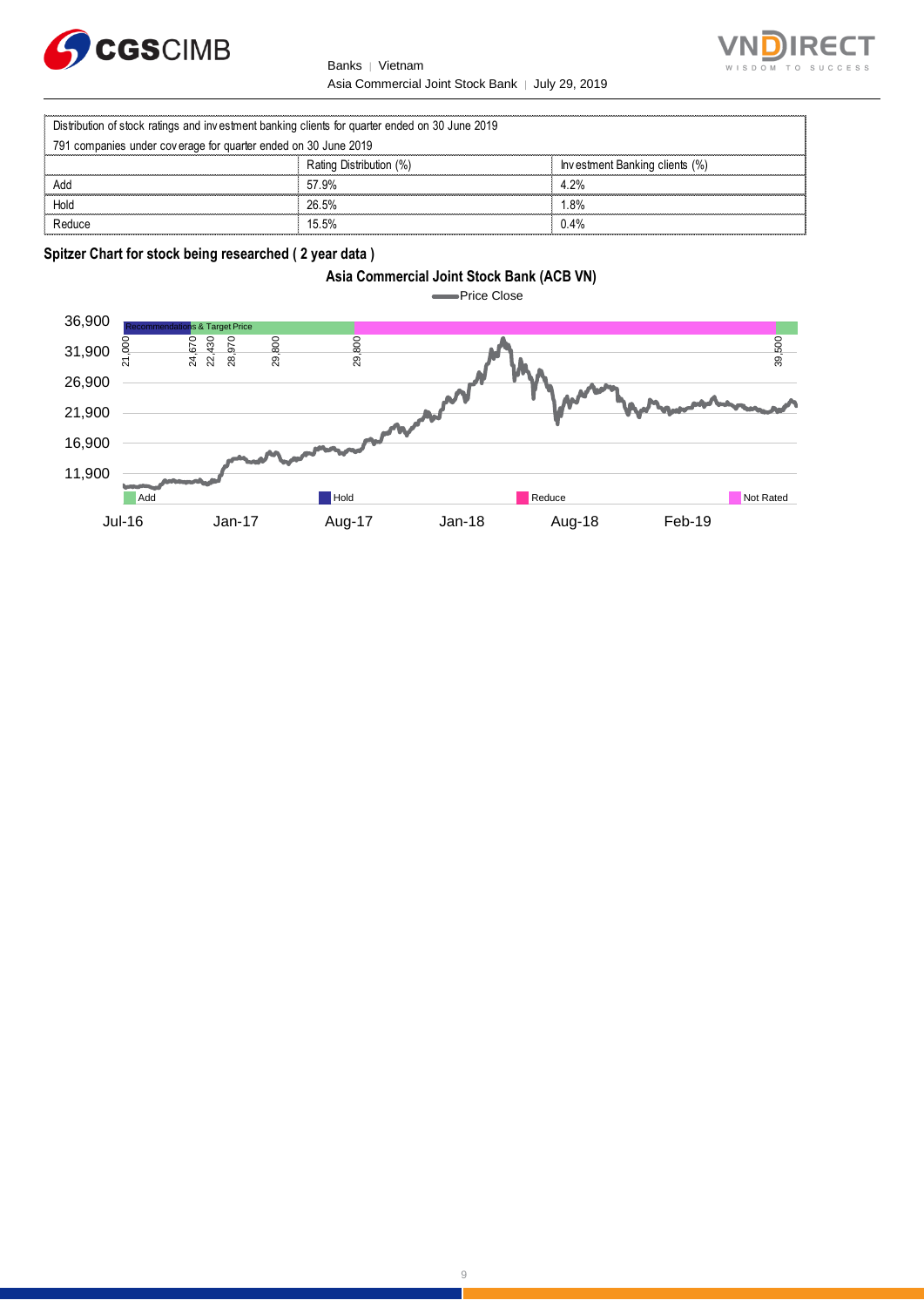



### **Corporate Governance Report of Thai Listed Companies (CGR). CG Rating by the Thai Institute of Directors Association (Thai IOD) in 2018, Anti-Corruption 2018**

**ADVANC** – Excellent, Certified, **AEONTS** – Good, n/a, **AH** – Very Good, n/a, **AMATA** – Excellent, Declared, **ANAN** – Excellent, Declared, **AOT** – Excellent, Declared, **AP** – Excellent, Certified, **ASP** – Very Good, Certified, **BANPU** – Excellent, Certified, **BAY** – Excellent, Certified, **BBL** – Very Good, Certified, **BCH** – Good, Certified, **BCP** - Excellent, Certified, **BCPG** – Excellent, Certified, **BEM** – Very Good, n/a, **BDMS** – Very Good, n/a, **BEAUTY** – Good, n/a, **BEC** – Very Good, n/a, , **BGRIM** – Very Good, Declared, **BH** - Good, n/a, **BJC** – Very Good, Declared, **BJCHI** – Very Good, Certified, **BLA** – Very Good, Certified, **BPP** – Very Good, Declared, **BR** - Good, Declared, **BTS** - Excellent, Certified, **CBG** – Very Good, n/a, **CCET** – Good, n/a, **CENTEL** – Very Good, Certified, **CHG** – Very Good, Declared, **CK** – Excellent, n/a, **COL** – Excellent, Declared, **CPALL** – Very Good, Certified, **CPF** – Excellent, Certified, **CPN** - Excellent, Certified, **DELTA** - Excellent, n/a, **DEMCO** – Excellent, Certified, **DDD** – Very Good, Declared, **DIF** – not available, n/a, **DREIT** – not available, n/a, **DTAC** – Excellent, Certified, **EA** – Excellent, n/a, **ECL** – Very Good, Certified, **EGCO** - Excellent, Certified, **EPG** – Very Good, n/a, **ERW** – Very Good, n/a, **GFPT** - Excellent, Certified, **GGC** – Excellent, Certified, **GLOBAL** – Very Good, n/a, **GLOW** – Very Good, Certified, **GPSC** – Excellent, Certified, **GULF** – Very Good, n/a, **GUNKUL** – Excellent, Certified, **HANA** - Excellent, Certified, **HMPRO** - Excellent, Certified, **HREIT** - Excellent, Certified **ICHI** – Excellent, Declared, **HUMAN** – not available, n/a, **III** – Good, n/a, **INTUCH** - Excellent, Certified, **IRPC** – Excellent, Certified, **ITD**\* – Very Good, n/a, **IVL** - Excellent, Certified, **JASIF** – not available, n/a, **JWD** – Very Good, n/a, **KBANK** - Excellent, Certified, **KCE** - Excellent, Certified, **KKP** – Excellent, Certified, **KSL** – Excellent, Certified, **KTB** - Excellent, Certified, **KTC** – Excellent, Certified, **LH** - Very Good, n/a, **LPN** – Excellent, Certified, **M** – Very Good, Certified, **MACO** – Very Good, n/a, **MAJOR** – Very Good, n/a, **MAKRO** – Excellent, Declared, **MALEE** – Very Good, Certified, **MC** – Very Good, Certified, **MCOT** – Excellent, Certified, **MEGA** – Very Good, n/a, **MINT** - Excellent, Certified, **MTC** – Excellent, Declared, **NETBAY** – Good, n/a, **OSP** – not available, n/a,**PLANB** – Excellent, Declared, **PLAT** – Very Good, Certified, **PR9** – not available, n/a, **PSH** – Excellent, Certified, **PSTC** – Good, Certified, **PTT** - Excellent, Certified, **PTTEP** - Excellent, Certified, **PTTGC** - Excellent, Certified, **QH** – Excellent, Certified, **RATCH** – Excellent, Certified, **ROBINS** – Excellent, Certified, **RS** – Very Good, n/a, **RSP** – not available, n/a, **S** – Very Good, n/a, **SAMART** - Excellent, n/a, **SAPPE** – Very Good, Declared, **SAT** – Excellent, Certified, **SAWAD** – Very Good, n/a, **SC** – Excellent, Declared, **SCB** - Excellent, Certified, **SCC** – Excellent, Certified, **SCN** – Very Good, Certified, **SF** – Good, n/a, **SIRI** – Very Good, Certified, **SPA** - Good, n/a, **SPALI** - Excellent, n/a, **SPRC** – Excellent, Certified, **STA** – Very Good, Certified, **STEC** – Excellent, n/a, **SVI** – Excellent, Certified, **SYNEX** – Very Good, Declared, **TASCO** – Excellent, Certified, **TCAP** – Excellent, Certified, **THANI** – Excellent, Certified, **TIPCO** – Very Good, Certified, **TISCO** - Excellent, Certified, **TKN** – Very Good, Declared, **TMB** - Excellent, Certified, **TNR** – Very Good, Declared, **TOP** - Excellent, Certified, **TPCH** – Good, n/a, **TPIPP** – Good, n/a, **TRUE** – Excellent, Certified, **TU** – Excellent, Certified, **TVO** – Very Good, Declared, **UNIQ** – Good, n/a, **VGI** – Excellent, Certified, **WHA** – Excellent, Certified, **WHART** – not available, n/a, **WICE** – Very Good, Certified, **WORK** – Good, n/a. **Companies participating in Thailand's Private Sector Collective Action Coalition Against Corruption programme (Thai CAC) under Thai Institute of Directors (as of** 

**August 31, 2018) are categorized into:**

- Companies that have declared their intention to join CAC, and

- Companies certified by CAC

\* The company, its director or management had been reportedly accused for breaching proper corporate governance such as violation of the SEC's regulations or charged with corruption.

#### **RECOMMENDATION FRAMEWORK**

| IN⊑VVIIIIIIEINPALIVIN I INTIIIEINVINI\ |                                                                                                                                                                                                                                                                   |
|----------------------------------------|-------------------------------------------------------------------------------------------------------------------------------------------------------------------------------------------------------------------------------------------------------------------|
| <b>Stock Ratings</b>                   | Definition:                                                                                                                                                                                                                                                       |
| Add                                    | The stock's total return is expected to reach 15% or higher over the next 12 months.                                                                                                                                                                              |
| Hold                                   | The stock's total return is expected to be between negative 10% and positive 15% over the next 12 months.                                                                                                                                                         |
| Reduce                                 | The stock's total return is expected to fall below negative 10% over the next 12 months.                                                                                                                                                                          |
|                                        | The total expected return of a stock is defined as the sum of the:(i) percentage difference between the target price and the current price and (ii)<br>the forward net dividend yields of the stock. Stock price targets have an investment horizon of 12 months. |
| <b>Sector Ratings</b>                  | Definition:                                                                                                                                                                                                                                                       |
| Overweight                             | An Overweight rating means stocks in the sector have, on a market cap-weighted basis, a positive absolute<br>recommendation.                                                                                                                                      |
| Neutral                                | A Neutral rating means stocks in the sector have, on a market cap-weighted basis, a neutral absolute recommendation.                                                                                                                                              |
| Underweight                            | An Underweight rating means stocks in the sector have, on a market cap-weighted basis, a negative absolute<br>recommendation.                                                                                                                                     |
| <b>Country Ratings</b>                 | Definition:                                                                                                                                                                                                                                                       |
| Overweight                             | An Overweight rating means investors should be positioned with an above-market weight in this country relative to<br>henchmark                                                                                                                                    |

Neutral A Neutral rating means investors should be positioned with a neutral weight in this country relative to benchmark.

Underweight An Underweight rating means investors should be positioned with a below-market weight in this country relative to benchmark.

**Hien Tran Khanh – Deputy Head of Research** Email: [hien.trankhanh@vndirect.com.vn](mailto:hien.trankhanh@vndirect.com.vn)